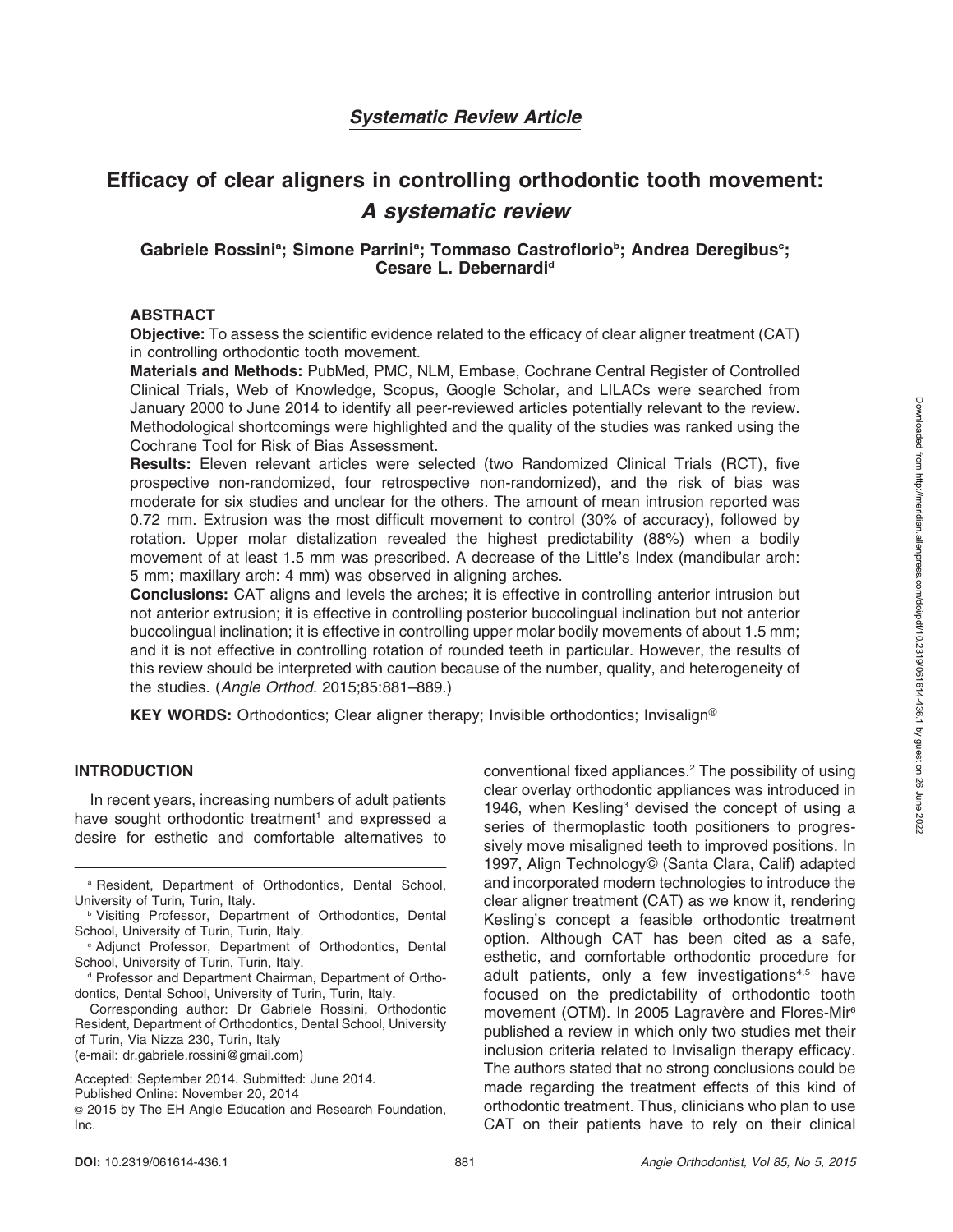| Database                                                | Search Strategy                                                                                                                  |
|---------------------------------------------------------|----------------------------------------------------------------------------------------------------------------------------------|
| PubMed, PMC, Scopus, Web of Knowledge, Embase, NLM      | (Orthodont* OR Clear) aligner* OR Invisalign) and (effect* OR effic* OR<br>outcom <sup>*</sup> OR advant <sup>*</sup> )          |
| <b>LILAC<sub>S</sub></b>                                | ((Orthodont\$ OR Clear) aligner\$ OR Invisalign) and (effect\$ OR effic\$ OR<br>outcom\$ OR advent\$)                            |
| Cochrane Central Register of Controlled Clinical Trials | (Orthodontic aligner* or clear aligner* or Invisalign) and (effect* or effic* or<br>outcom <sup>*</sup> or advant <sup>*</sup> ) |

Table 1. Search Strategy

experience, the opinions of experts, and limited published evidence.<sup>6</sup>

The present systematic review was undertaken to update the knowledge of the available evidence about CAT and to answer the following clinical research question: ''Is CAT effective in controlling the orthodontic movement in non-growing subjects?''

#### MATERIALS AND METHODS

On June 15, 2014, a systematic search in the medical literature produced between January 2000 and June 2014 was performed to identify all peerreviewed articles potentially relevant to the review's question. In order to retrieve lists of potential articles to be included in the review, the search strategy illustrated in Table 1 was used in the following databases:

- N PubMed
- PubMed Central
- National Library of Medicine's Medline
- Embase
- Cochrane Central Register of Controlled Clinical **Trials**
- Web of Knowledge
- Scopus
- Google Scholar
- $\cdot$  LILACs

A manual search was thoroughly performed to identify additional articles in the medical library of Turin University, in the authors' personal libraries, and in the references of selected articles. International

|  | Table 2. Study Selection Criteria |  |  |  |
|--|-----------------------------------|--|--|--|
|--|-----------------------------------|--|--|--|

patents, abstracts, and presentations from international orthodontic meetings were also evaluated. Title and abstract screening was performed to select articles for full text retrieval.

The inclusion and exclusion criteria for admittance in the systematic review are reported in Table 2.

The reference lists of these articles were perused, and references related to the articles were followed up. Duplicate articles were removed, and the studies were selected for inclusion independently by two of the authors. Disagreements were resolved through discussion between all of the authors.

The 'PICOS' approach was used independently and in duplicate by two review authors to extract data from the selected articles. PICOS stands for ''population (participants), intervention (or exposure for observational studies), comparator, outcomes and study design'' (Table 3).

The outcome for this study was the efficacy of CAT in performing intrusion, extrusion, rotation, tipping, and alignment movements. According to the Centre for Reviews and Dissemination, University of York (CRD)7 and to the Preferred Reporting Items for Systematic Reviews and Meta-Analyses (PRISMA)<sup>8</sup> statements, evaluation of methodological quality gives an indication of the strength of evidence provided by the study because flaws in the design or in the conduction of a study can result in biases. A grading system described by the Swedish Council on Technology Assessment in Health Care (SBU) and the CRD was used to rate the methodological quality of the articles and to assess the level of evidence for the conclusions of this review (Tables  $4-6$ ).<sup>7,9</sup>

| Inclusion Criteria                                                                                                                                                                                                                                                             | <b>Exclusion Criteria</b>                                                                                                                    |
|--------------------------------------------------------------------------------------------------------------------------------------------------------------------------------------------------------------------------------------------------------------------------------|----------------------------------------------------------------------------------------------------------------------------------------------|
| Prospective and retrospective original studies on human subjects<br>with permanent dentition (minimum chronological age of 15 y)<br>Studies on orthodontic treatment with clear aligners<br>Studies that included clear descriptions of the materials and<br>applied technique | Studies on patients with genetic syndrome and severe facial<br>malformations<br>Studies with surgical orthodontic techniques<br>Case reports |
| Studies with adequate statistical analysis                                                                                                                                                                                                                                     | <b>Reviews</b><br>Abstracts<br>Author debates<br>Summary articles<br>Studies with fewer than 10 patients<br>Studies on animals               |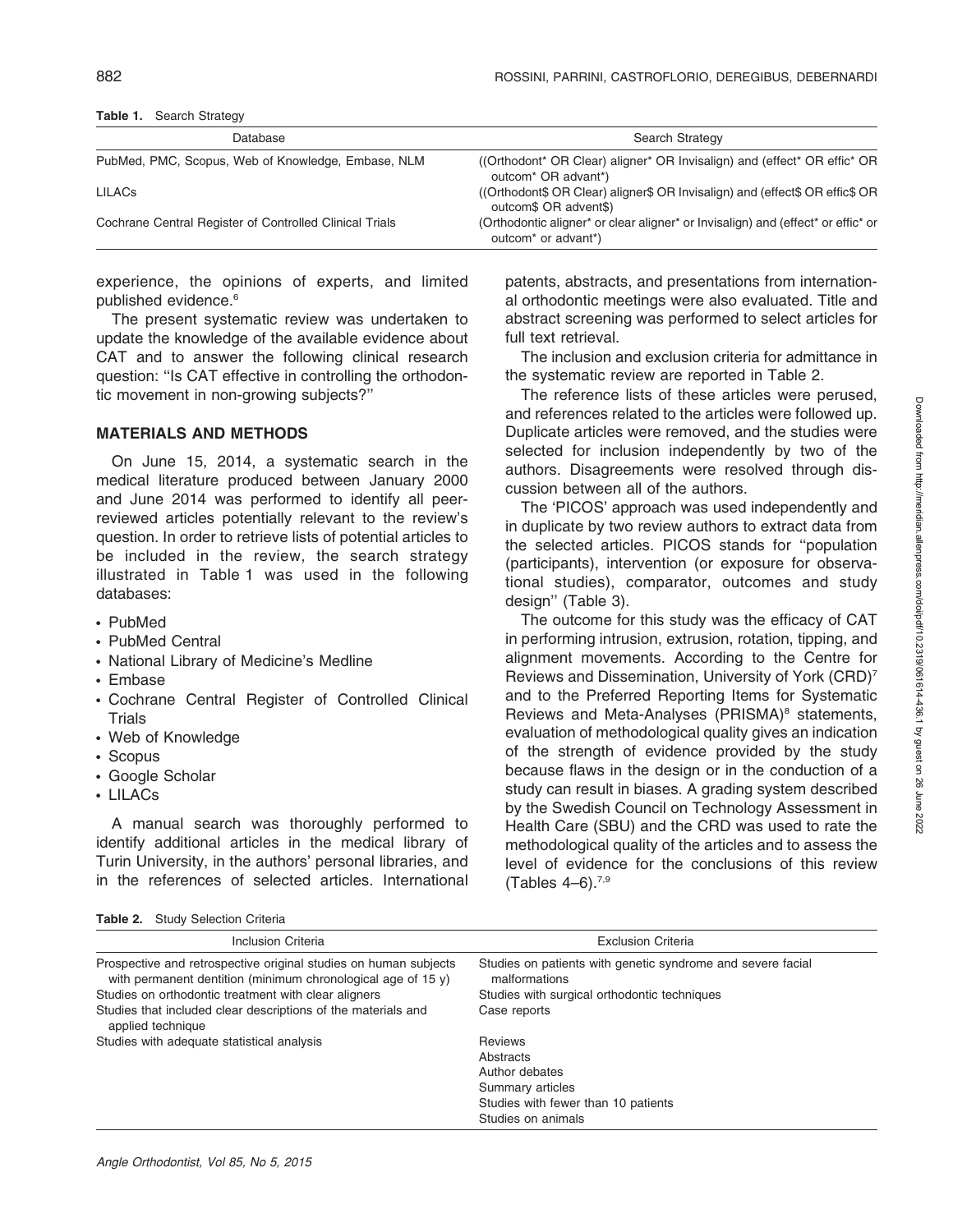#### Author, Year Study Design Population Intervention Comparison **Outcomes** (Statistically Significant) Clements et al., 200317 Prospective RCT 51 pts; DI between 10 and 20 Description of aligner stiffness evaluated Pretreatment models, different materials and protocols  $PBI = 0.02$  ( $P = .0475$ ) Djeu et al., 200510 Retrospective study 96 pts; treatment duration: 1.7 y fixed appliance 1.4 y Invisalign OGS score of Invisalign OGS score of convenappliance treatment outcomes tional fixed appliance treatment outcomes OGS score: mean overall  $score =$ 13.14 (braces)  $OVJ = 2.65$ Buccolingual inclination  $= 1.38$ Occlusal contacts  $= 4.81$ Occlusal relations  $= 2.21$ Buccal posterior crossbite/OGS scores correlation  $= 0.2849$ Overjet/OGS scores  $correlation = 0.3034$ (Invisalign®);  $0.2975$ (braces) Occlusion/OGS scores correlation  $= 0.5288$ (Invisalign); 0.4497 (braces)  $OGS$  passing rate  $=$ 13 (braces) Kuncio et al., 200714 Prospective study 22 pts (20 F, 2 M) Postretention OGS score after Invisalign treatment Postretention OGS score after fixed appliance treatment Total alignment Mdb anterior alignment Baldwin et al., 200818 Prospective RCT 24 pts (18 F, 6 M) Measurement of tooth tipping adjacent to premolar extraction spaces Movement of teeth adjacent to premolar extraction sites during space closure with fixed appliances Tooth tipping Interdental angle  $= 17.3$ Kravitz et al., 200813 Prospective study 31 pts (18 F, 13 M); treatment duration: 7 mo Quantitative measurements for the predicted and achieved canine rotation Movement predictions made by ClinCheck<sup>®</sup> No statistically significant outcomes Kravitz et al., 20094 Prospective study 37 pts (23 F, 13 M); mean age: 31 y; treatment duration: 10 aligner mx 12 aligner mdb Quantitative measurements for the predicted and achieved movements in the anterior region Movement predictions made by ClinCheckG Canine rotation accuracy  $=$ 32.2% (Mx); 29.1% (Mdb) Pavoni et al., 201115 Prospective study 60 pts: 40 self-ligating fixed appliance 20 Invisalign; Class I malocclusion, mild crowding in Mdb arch; treatment duration:  $18 \pm 2$  mo Measurements made on the maxillary dental casts at the beginning and at the completion of Invisalign treatment Outcomes of self-ligating Invisalign T0/T1 (mm): treatment  $SPWF = 0.45$  $MWF = 0.5$ Self-ligating/Invisalign (mm):  $CWCDD = 2.65$  $FPWFDD = 3.35$  $FPWLDD = 2.30$  $SPWFDD = 2.05$  $SPWLDD = 1.85$  $APDD = 1.35$ Drake et al., 201216 Prospective study 52 pts: 15 1 wk 37 2 wk; treatment duration: 8 wk Examination of influence on tooth movement by material and subject-specific factors 37 Subjects who participated in another study (biweekly control group); CBCT images and data from a similar protocol OTM first week  $= 0.22$ Krieger et al., 20125 Retrospective study 50 pts (34 F, 16 M); low to moderate Mx and/or Mdb Superimposition of initial and final casts of Invisalign treatment Treatment starting point OVB [CI, -1.02, -.39] and predicted movement made with Clin-

crowding; mean age:  $33 \pm 11.19$  y

#### Table 3. PICOS Table<sup>a</sup>

CheckG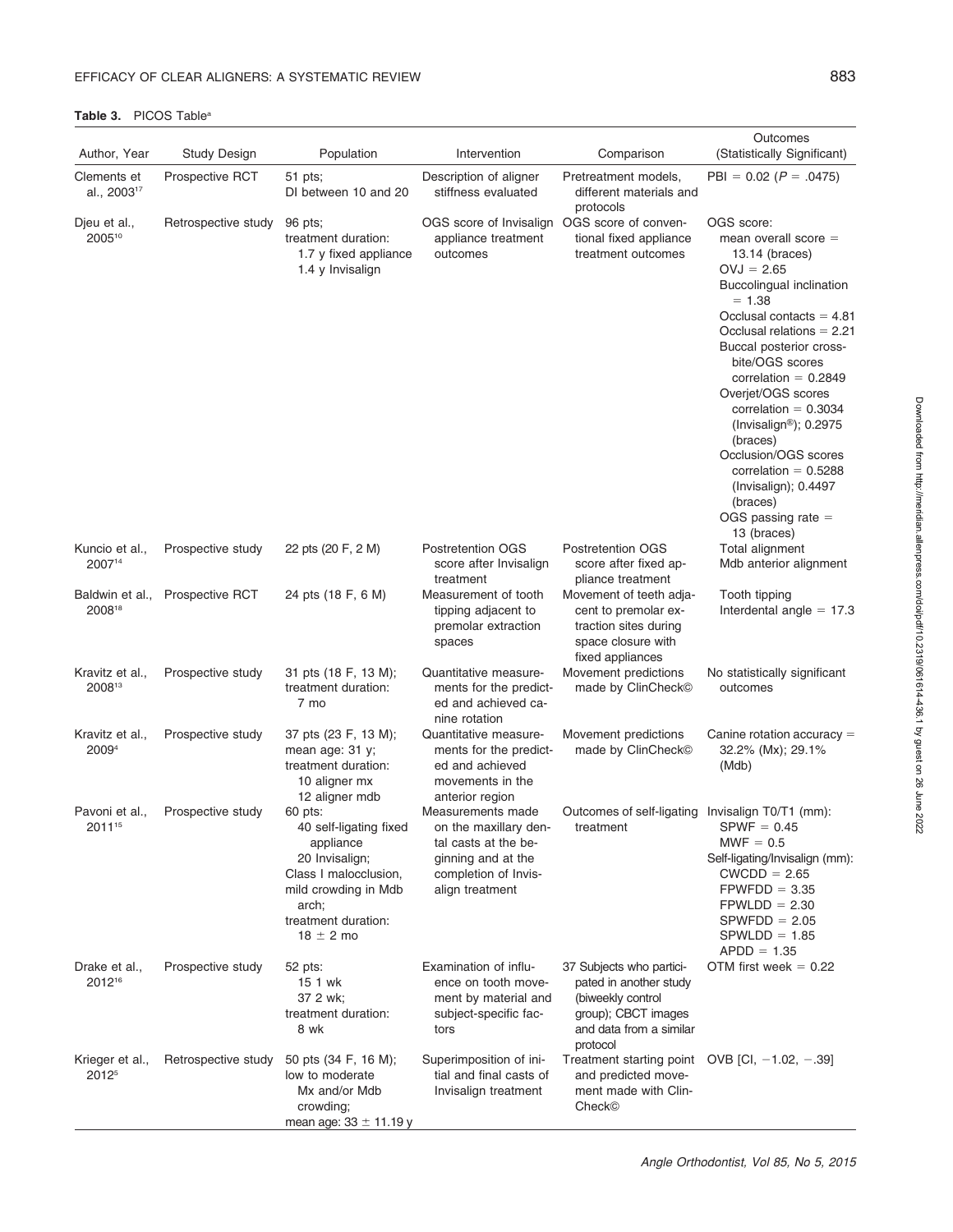Table 3. Continued.

| Author, Year                        | <b>Study Design</b> | Population                                                    | Intervention                                                                          | Comparison                                                                                    | Outcomes<br>(Statistically Significant)                                                                                                                                            |
|-------------------------------------|---------------------|---------------------------------------------------------------|---------------------------------------------------------------------------------------|-----------------------------------------------------------------------------------------------|------------------------------------------------------------------------------------------------------------------------------------------------------------------------------------|
| Kassas et al.,<br>201311            | Retrospective study | 31 pts (20 F, 11 M);<br>treatment duration:<br>$18 \pm 5$ mo  | MGS score of pre- and<br>posttreatment models                                         | Cases served as their<br>own controls                                                         | MGS scores:<br>Alignment $= 9.16$<br>Buccolingual inclination<br>$= 0.74$<br>Total MGS score $= 9.16$                                                                              |
| Simon et al.,<br>2014 <sup>12</sup> | Retrospective study | 30 pts:<br>11 M; 19 F;<br>age: 13-72 y;<br>mean age: $32.9$ y | Superimposition of ini-<br>tial and final digital<br>casts of Invisalign<br>treatment | Treatment starting point<br>and predicted move-<br>ment made with Clin-<br>Check <sup>®</sup> | T2/Clin T2 ( $P < .05$ ):<br>Premolar derotation with<br>attachments<br>Premolar derotation<br>without attachments<br>Incisor torque with<br>attachments<br>Incisor torque with PR |

a PICOS indicates "population (participants), intervention (or exposure for observational studies), comparator, outcomes and study design"; pts, patients; DI, discrepancy index; PBI, papillary bleeding index; OGS, objective grading system; OVJ, overjet; SPWF, second premolar width (fossa); MWF, molar width (fossa); CWCDD, intercanine width (cuspal) mean difference; FPWFDD, first interpremolar width (fossa) mean difference; FPWLDD, first interpremolar width (lingual) mean difference; SPWFDD, second interpremolar width (fossa) mean difference; SPWLDD, second interpremolar width (lingual) mean difference; APDD, arch perimeter mean difference; OTM, overall tooth movement; OVB, overbite; MGS, model grading system; T2, clinically achieved tooth movement; CBCT, cone beam computed tomography; CLIN T2, tooth movement predicted by ClinCheck; and PR, power ridge.

## **RESULTS**

Eleven relevant publications were identified: four studies<sup>5,10-12</sup> were retrospective non-randomized, five studies<sup>4,13-16</sup> were prospective non-randomized, and two studies $17,18$  were prospective randomized. The article selection process is illustrated in the PRISMA Flow Diagram (Figure 1).

Sample size in individual studies ranged from 22 to 96, with a total of 480 patients. Age at the start of aligner's treatment in the evaluated samples ranged from 13 to 72 years. The devices applied in the studies were Invisalign aligners.

Table 4. Swedish Council on Technology Assessment in Health Care (SBU) Criteria for Grading Assessed Studies

| Grade A—high value of evidence<br>All criteria should be met:<br>Randomized clinical study or a prospective study with a well-<br>defined control group<br>Defined diagnosis and endpoints<br>Diagnostic reliability tests and reproducibility tests described<br>Blinded outcome assessment |
|----------------------------------------------------------------------------------------------------------------------------------------------------------------------------------------------------------------------------------------------------------------------------------------------|
| Grade B-moderate value of evidence                                                                                                                                                                                                                                                           |
| All criteria should be met:                                                                                                                                                                                                                                                                  |
| Cohort study or retrospective case series with defined control                                                                                                                                                                                                                               |
| or reference group                                                                                                                                                                                                                                                                           |
| Defined diagnosis and endpoints                                                                                                                                                                                                                                                              |
| Diagnostic reliability tests and reproducibility tests described                                                                                                                                                                                                                             |
| Grade C-low value of evidence                                                                                                                                                                                                                                                                |
| One or more of the conditions below:                                                                                                                                                                                                                                                         |
| Large attrition                                                                                                                                                                                                                                                                              |
| Unclear diagnosis and endpoints                                                                                                                                                                                                                                                              |
| Poorly defined patient material                                                                                                                                                                                                                                                              |

## Quality Analysis

According to the SBU tool (Tables 4–6), among the selected sample, the methodological quality was moderate for six studies<sup>10,14–18</sup> and limited for the others.4,5,11–13 Thus, conclusions with a limited level of evidence could be drawn from the review process. The most recurrent sources of bias were related to the study design, the sample size, and the lack of control group. Furthermore, other sources of bias were inadequate sequence generation (four studies), lack of allocation concealment (three studies), and lack of a proper blinding procedure (four studies).

## Effects of Interventions

Intrusion. The superimposition of the virtual model of the predicted tooth position over the virtual model of the achieved tooth position was performed for 189 intruded teeth.4 The highest accuracy of intrusion was achieved by the maxillary (45%) and mandibular (47%) central incisors. The lowest accuracy of intrusion was achieved by the maxillary lateral incisors (33%). The average amount of true intrusion attempted was 0.72 mm.

Extrusion. Extrusion was the least accurate tooth movement achieved with CAT (30% of predictability).4 The maxillary (18%) and the mandibular (25%) central incisors had the lowest accuracy. The average amount of extrusion attempted was 0.56 mm. Two retrospective studies<sup>5,11</sup> outlined that movements on the vertical plane resulted in larger deviations  $(-0.71$  mm; standard deviation [SD] 0.87; confidence interval [CI]  $[-0.54, -0.15]$ .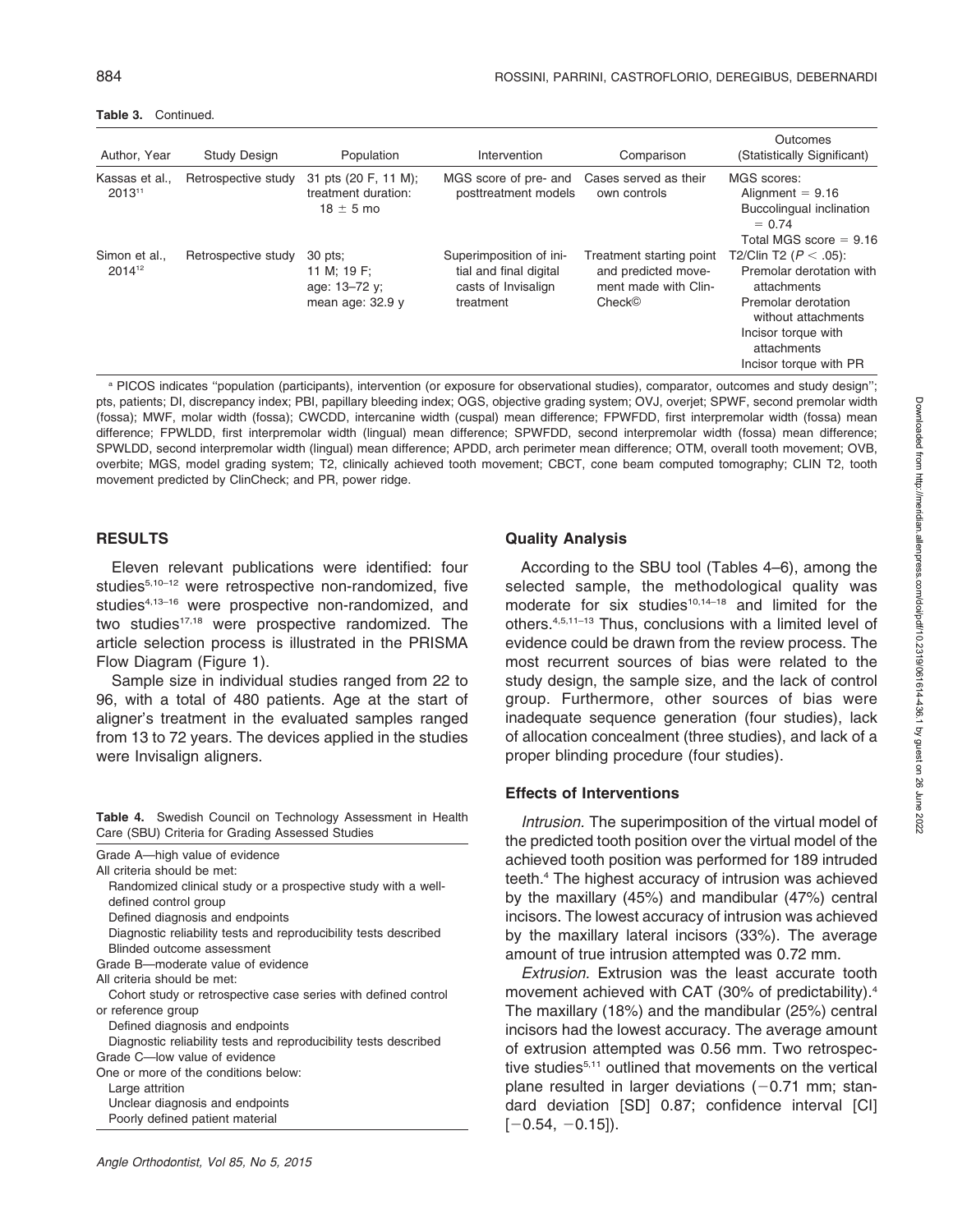Table 5. Definitions of Evidence Level

A Randomized Clinical Trial<sup>17</sup> conducted on a sample of 51 patients investigating the effects of time and material stiffness on the efficacy of CAT orthodontic movement revealed that aligners were successful in controlling vertical buccal occlusion (Peer Assessment Rating [PAR] score  $= 0$ ).

A retrospective study<sup>10</sup> comparing two groups of 48 patients (CAT and braces treatment groups) revealed a similar average Orthodontics Objective Grading System (OGS) score for the alignment of marginal ridges in CAT  $(-4.9)$  and braces  $(-4.5)$  patients.

Rotation. A prospective study<sup>13</sup> conducted on 53 canines of 31 subjects assessed a mean accuracy for canine rotation of 36%. Canines that received interproximal reduction (IPR) reported the highest mean rotational accuracy and lowest standard deviation  $(43\%; SD = 22.6\%).$ 

In Kravitz et al.<sup>4</sup> the accuracy of rotation for maxillary canines was 32%, lower than that of the maxillary central incisors (55%) and mandibular lateral incisors (52%). The least accuracy was detected for the mandibular canine (29%). For rotations greater than  $15^\circ$  the accuracy of maxillary canine movement was significantly reduced (19%; SD = 14.1%;  $P < .05$ ). Similar results were achieved by Simon et al., $12$  who demonstrated that staging (amount of rotation/aligner) also had a considerable impact on the treatment efficacy: for premolar rotations with a staging of  $\langle 1.5^\circ/$ aligner, the total efficacy was  $41.8\%$  (SD = 0.3%), whereas with a staging of  $>1.5^{\circ}/\text{align}$  the accuracy decreased to 23% (SD =  $0.2%$ ).

Mesiodistal tipping. Baldwin et al.<sup>18</sup> showed a mean change in radiographic and dental cast interdental angle of about 17° after CAT ( $P < .0001$ ). In their 2009

| Table 6. | Grading of Selected Studies |  |  |
|----------|-----------------------------|--|--|
|----------|-----------------------------|--|--|

| Author, Year                        | Grade |
|-------------------------------------|-------|
| Clements et al., 2003 <sup>17</sup> | B     |
| Djeu et al., 2005 <sup>10</sup>     | B     |
| Kuncio et al., 2007 <sup>14</sup>   | B     |
| Baldwin et al., 2008 <sup>18</sup>  | в     |
| Kravitz et al., 2008 <sup>13</sup>  | C     |
| Kravitz et al., 2009 <sup>4</sup>   |       |
| Pavoni et al., 2011 <sup>15</sup>   | B     |
| Drake et al., 2012 <sup>16</sup>    | B     |
| Krieger et al., 2012 <sup>5</sup>   |       |
| Kassas et al., 2013 <sup>11</sup>   |       |
| Simon et al., 2014 <sup>12</sup>    |       |

study on anterior teeth, Kravitz et al.<sup>4</sup> showed a mean accuracy of 41% for mesiodistal tipping, in which the highest accuracy was achieved by the maxillary (43%) and mandibular (49%) lateral incisors. The maxillary (35%) and mandibular (27%) canines and the maxillary central incisors (39%) had the lowest accuracy.

In 2005 Djeu et al.<sup>10</sup> reported that CAT and fixed appliance treatment achieved similar OGS scores for root angulation at the end of treatment. In 2012, in their prospective study, Drake et al.16 reported that 4.4 times more OTM occurred during the first week than during the second week of aligner wear, considering all of the 2-week periods. Even if bodily protraction of the target tooth was programmed, it resulted in uncontrolled tipping. Simon et al.<sup>12</sup> revealed a high predictability (88%) of the distalization movement of upper molars (bodily movement) when the movement was supported by attachments.

Buccolingual tipping. Djeu et al.<sup>10</sup> observed better scores for fixed appliances than for CAT in relation to buccolingual tipping (braces:  $-2.8$ ; SD = 2.6; CAT:  $-4.2$ ;  $SD = 2.73$ ;  $P < .05$ ). However, in their 2013 retrospective study, Kassas et al.<sup>11</sup> showed a significant improvement of the American Board of Orthodontics Model Grading System (MGS) score for buccolingual inclination, especially in the posterior region  $(-0.74; P < .05)$ . Kravitz et al.4 showed that lingual crown tip (53%) was significantly more accurate than labial crown tip (38%), particularly for maxillary incisors. Simon et al.<sup>12</sup> showed no substantial differences if the upper central incisor torque was supported by a horizontal ellipsoid attachment (mean accuracy: 51.5%;  $SD = 0.2%$ ) or by an altered aligner geometry (mean accuracy:  $49\%$ ; SD = 0.2%).

Aligning (arch lengthening, lingual constriction, alignment scores). Clements et al.<sup>17</sup> reported an improvement of the PAR score for anterior alignment of 78% of the analyzed sample, while 12% had no change, and only 10% worsened. Kuncio et al.14 found a statistically significant worsening in OGS score with regard to stability of total alignment after CAT compared to braces treatment after 3 years of retention (-1.6;  $P < .05$ ). Krieger et al.<sup>5</sup> observed a decrease in the Little's Irregularity Index between preand post-treatment casts in maxillary  $(-3.8 \text{ mm})$  and mandibular  $(-5 \text{ mm})$  arches. A significant improvement of the OGS score for alignment  $(-9; -P < .001)$ was reported by Kassas et al.<sup>11</sup>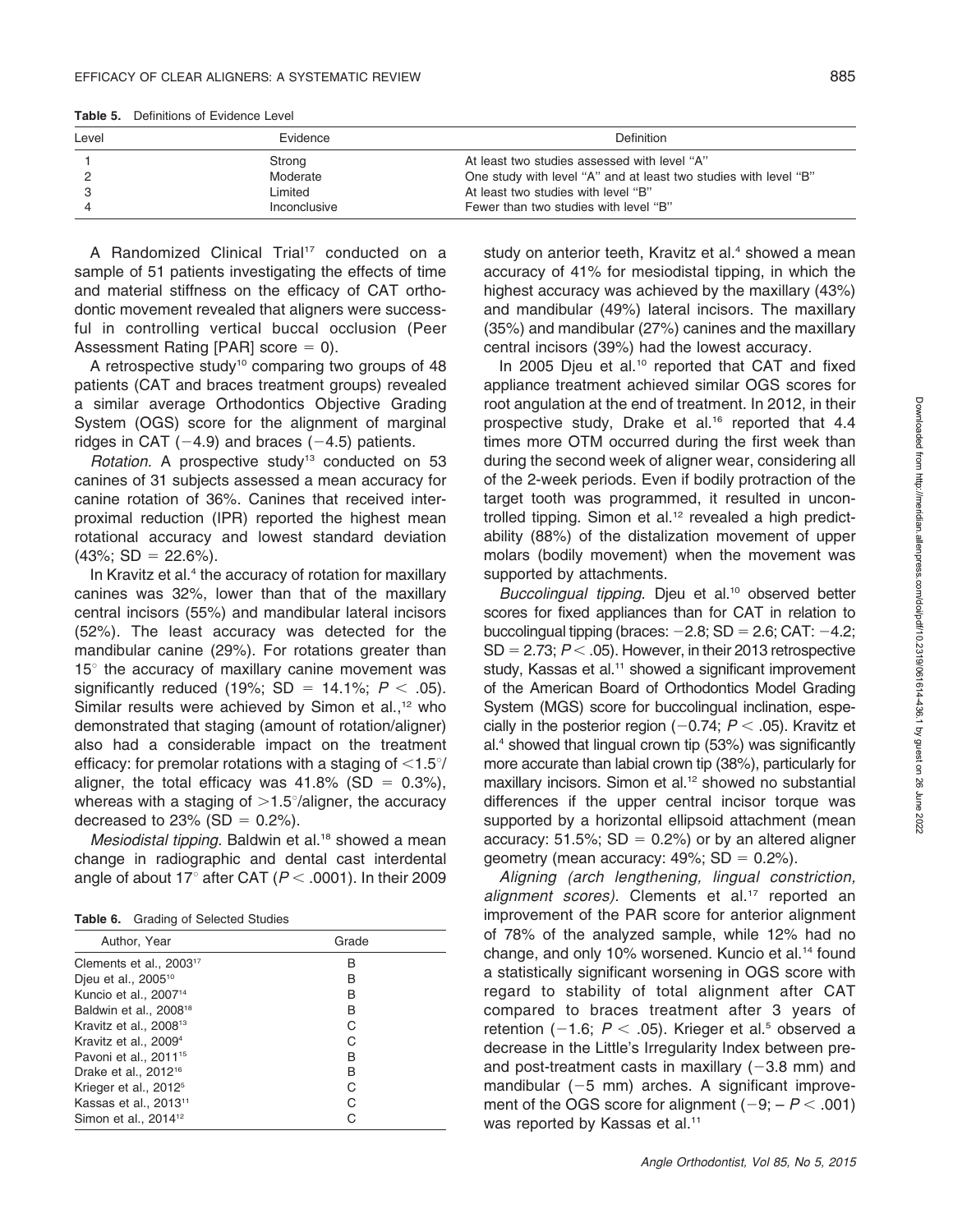

Figure 1. Flow chart according to the PRISMA Statement.

Pavoni et al.<sup>15</sup> analyzed the arch expansion in posttreatment casts of CAT and self-ligating appliance patients. The CAT group showed a significant increase (0.45 mm) in second interpremolar width and in intermolar widths (0.5 mm) at the fossa points, with significant differences with respect to the self-ligating group.

#### **DISCUSSION**

The present systematic review showed that the use of aligners is recommended in simple malocclusions.

Angle Orthodontist, Vol 85, No 5, 2015

The methodology of the selected investigations was generally poor, with the majority of studies (63%) presenting high risk of bias. Very strong limitations were the absence of proper control groups, the absence of proper blinding procedures, the lack of sample randomization procedures, and the small sample sizes. In two studies<sup>10,14</sup> patients were treated by orthodontists with no experience with CAT, while in other studies<sup>10,11,14</sup> the comparison between CAT and fixed orthodontics was based upon malocclusion scoring scales, such as the PAR index, which presents limitations, mainly related to the generic weighting system.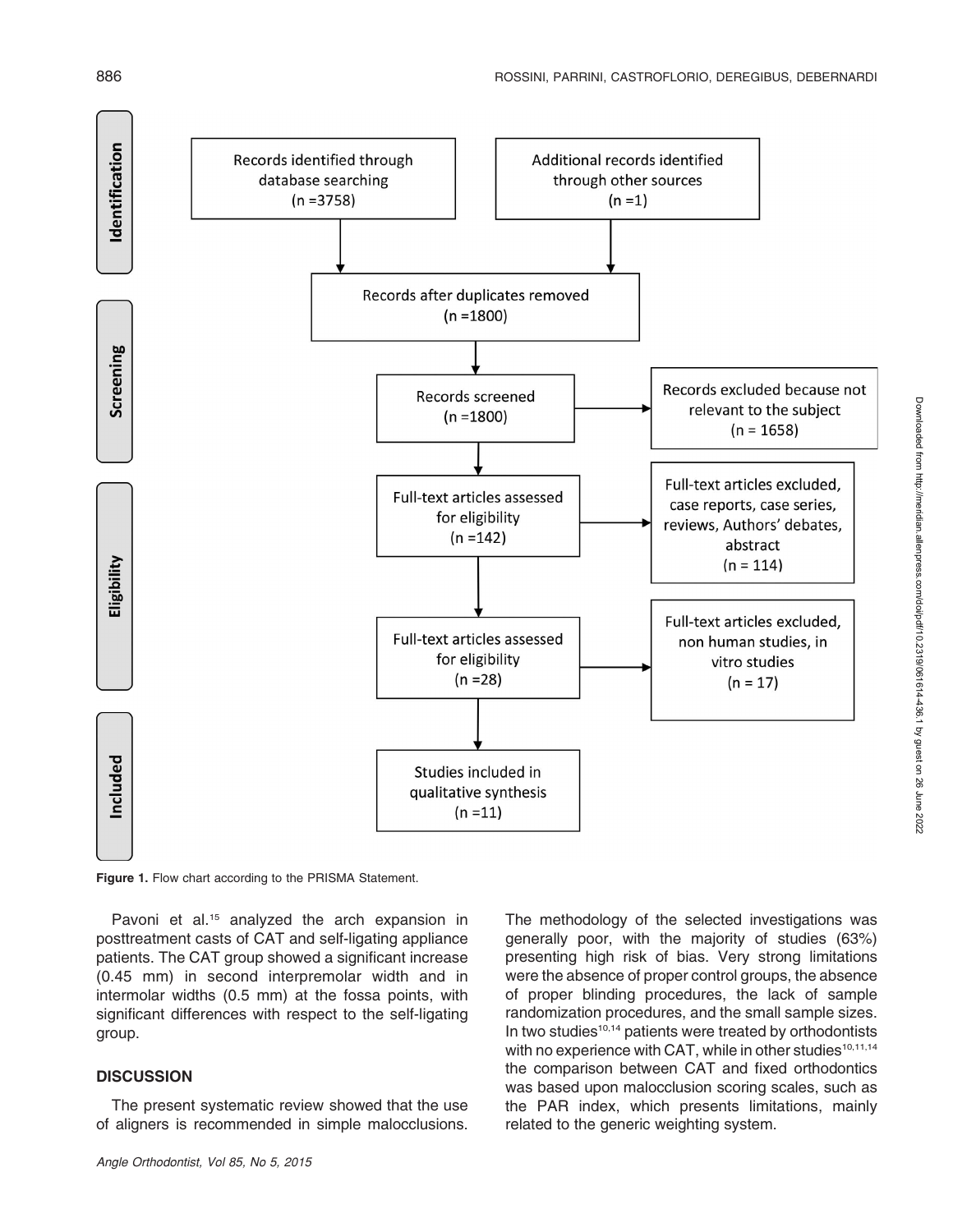This review identified only one study $4$  in which the intrusion of anterior teeth was investigated. For patients with vertical growth tendencies true incisor intrusion is the treatment of choice.<sup>19</sup> The average true intrusion obtained with CAT<sup>4</sup> in non-growing subjects was comparable to the true intrusion obtained in a similar sample of a population with continuous arch technique but lower than the one reported for the segmented arch technique.<sup>20</sup> Thus, CAT could be recommended for the treatment of simple malocclusions with light overbite discrepancies.

Open bite is a challenging malocclusion to treat, with a high incidence of relapse.<sup>21</sup> Extrusion is the least accurate tooth movement to perform with CAT,<sup>4</sup> and it can result in larger deviations compared to other movements.5 This lack of efficiency could be due to the difficulty of the appliance in developing enough force to extrude teeth in a significant way. However, PAR and OGS scores revealed that aligners were as successful as fixed appliances in controlling vertical buccal occlusion, even years after the end of treatment.<sup>10,11,14,17</sup> Thus, on the basis of the existing literature, CAT is not recommended to treat open bite.

Proffit et al.<sup>22</sup> reported that forces required to produce rotation of a tooth around its long axis are similar to those required to produce tipping. This is due to the fact that the force could be distributed over the entire periodontal ligament rather than over a narrow vertical strip. It is thus impossible to apply a pure rotational force without a tipping movement of the tooth in its socket. Prospective studies<sup>4,13</sup> revealed a generally low degree of control and predictability for rotations. Similar data were reported by Nguyen and Chen23: incisors achieved 60% of the predicted rotation, while canines and premolars had the lowest accuracy (39%). Thus, teeth with rounded crowns seem to be more difficult to rotate with CAT. Furthermore, in 2008 Kravitz et al.<sup>13</sup> stated that IPR influenced in a positive way the correction of rotations, while in 2005 Djeu et al.<sup>10</sup> supported the use of attachments to improve the accuracy of this movement. In their retrospective study, Simon et al.,<sup>12</sup> analyzing premolar rotations of  $>10^\circ$ , concluded that the use of attachments and the amount of movement per aligner had a great impact on the treatment predictability; reducing the staging and using attachments increase the predictability of tooth movement.

Even if the evidence emerging for rotation control is not of good quality, it is always recommended to plan overcorrections, especially if rotations exceed  $15^\circ$ , to use attachments, and to reduce staging to less than 1.5 $^{\circ}$  per aligner.

The present review suggests that CAT can produce both uncontrolled and controlled tipping movements. The uncontrolled tipping in closing extraction sites<sup>18</sup> and the scarce results in tipping canines<sup>4</sup> suggest that teeth with larger roots might have greater difficulty achieving mesiodistal movements. However, in another study,10 CAT and fixed appliance treatment achieved similar OGS scores for root angulation at the end of treatment.

It is generally thought that aligners can easily tip crowns but cannot tip roots because of the lack of control of tooth movement. This conclusion is reinforced by Drake et al.,<sup>16</sup> who stated that bodily movement is not achievable with CAT. The analysis of the study underlined a fundamental error in the treatment planning: the prescribed staging in their sample was at least twice the maximum rate per aligner currently prescribed for patient treatment. Thus, it is possible that a greater percentage of the prescription should be achieved if the maximum 2 week activation was decreased to 0.25 mm or less instead of 0.5 mm. Thus, the experimental procedure did not reflect the daily clinical routine. On the contrary, Simon et al.<sup>12</sup> reported a high accuracy  $(88%)$  of the bodily movement of upper molars when a distalization movement of at least 1.5 mm was prescribed. The authors reported the best accuracy when the movement was supported by the presence of an attachment on the tooth surface. Furthermore, they underlined the importance of staging in the treatment predictability. The contrasting results reported in the analyzed literature regarding the CAT tipping control might be due to the difficulties related to the application of a couple of force with this kind of appliances. Altered aligner geometries and attachments seem to be required in order to improve the root control.<sup>12</sup> Thus, well-designed RCTs are needed to clarify the real efficiency of CAT in moving crowns and root along the arch.

The results of one RCT<sup>17</sup> and two retrospective studies<sup>5,11</sup> agree in assessing the efficacy of CAT in aligning and straightening the arches, with better results for mild to moderate crowding when compared to the results obtained with fixed appliances. Attention has to be paid to the level of relapse, which seems to be higher with respect to fixed appliances.<sup>14</sup> It has been suggested that teeth moved with aligners did not undergo the typical stages of movement, $14$  as described by Krishnan and Davidovitch,<sup>24</sup> because of the intermittent forces applied by the aligners. However, light continuous orthodontics forces seem to be perceived as intermittent by the periodontium,<sup>25</sup> and orthodontic intermittent forces are able to produce OTM with less cell damage in the periodontium.<sup>26</sup> Therefore, it is most likely the orthodontist, rather than the technique, that is responsible for such results.

In the considered articles the analyzed attachments were rectangular or ellipsoid attachments. All of the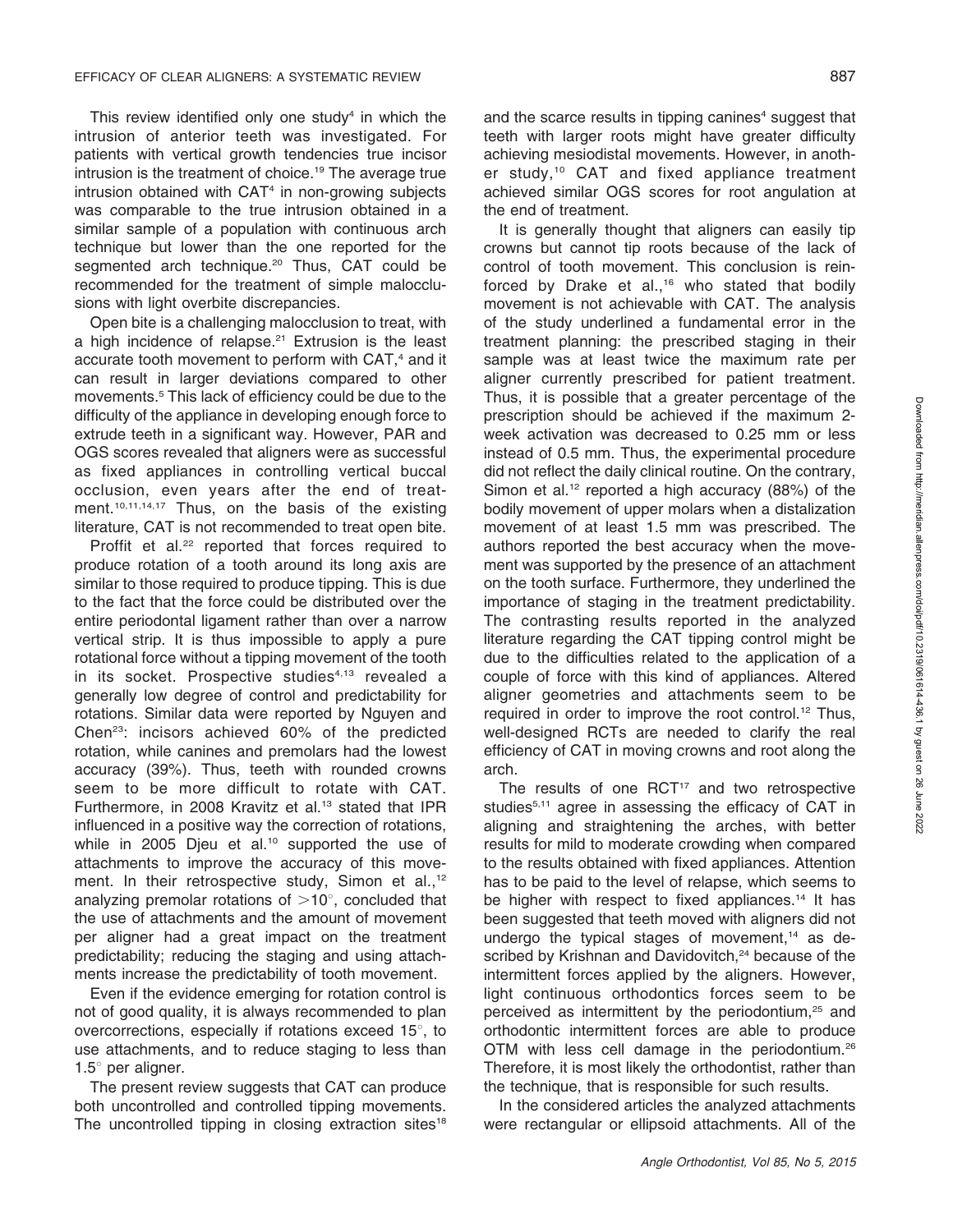attachments improved the quality of the OTM. During the last 5 years a sharper biomechanical approach was introduced by Align Technology to obtain more effective attachment designs, pressure points, or pressure areas and aligner bends. Furthermore, in every study the percentage of OTM obtained with CAT was related to treatments concluded without a finishing or refinement phase.

Considering all the results of this systematic review it is recommended that future researchers in this field should include RCTs with rigorous methodology and proper sample size in order to increase the power of the studies for estimating the effects. Only with this knowledge will it be possible to develop defined CAT treatment protocols for daily clinical practice.

#### **CONCLUSIONS**

- Most of the studies presented with methodological problems: small sample size, bias and confounding variables, lack of method error analysis, blinding in measurements, and deficient or missing statistical methods. The quality level of the studies was not sufficient to draw any evidence-based conclusions.
- CAT is an effective procedure that is able to align and level the arches in non-growing subjects.
- The anterior intrusion movement achievable with CAT is comparable to that reported for the straight wire technique.
- CAT is not effective in controlling anterior extrusion movement. Contrasting results have been reported in relation to the posterior vertical control, and a definite conclusion cannot be drawn.
- CAT is not effective in controlling rotations, especially of rounded teeth.
- CAT is effective in controlling upper molar bodily movement when a distalization of 1.5 mm has been prescribed.
- CAT is not based on aligners alone. It requires the use of auxiliaries (attachments, interarch elastics, IPR, altered aligner geometries) to improve the predictability of orthodontic movement.

#### **REFERENCES**

- 1. Melsen B. Northcroft Lecture: how has the spectrum of orthodontics changed over the past decades? J Orthod. 2011;38:134–143.
- 2. Rosvall MD, Fields HW, Ziuchkovski J, Rosenstiel SF, Johnston WM. Attractiveness, acceptability, and value of orthodontic appliances. Am J Orthod Dentofacial Orthop. 2009;135:276.e1–276.e12; discussion 276–277.
- 3. Kesling HD. Coordinating the predetermined pattern and tooth positioner with conventional treatment. Am J Orthod Oral Surg. 1946;32:285–293.
- 4. Kravitz ND, Kusnoto B, Agran B, Viana G. How well does Invisalign work? A prospective clinical study evaluating the

efficacy of tooth movement with Invisalign. Am J Orthod Dentofacial Orthop. 2009;35:27–35.

- 5. Krieger E, Seiferth J, Marinello I, et al. Invisalign<sup>®</sup> treatment in the anterior region: were the predicted tooth movements achieved? J Orofac Orthop. 2012;73:365–376.
- 6. Lagravère MO, Flores-Mir C. The treatment effects of Invisalign orthodontic aligners: a systematic review. J Am Dent Assoc. 2005;136:1724–1729.
- 7. Centre for Reviews and Dissemination, University of York, Systematic Reviews—CRD's Guidance for Undertaking Reviews in Health Care. 2008.
- 8. Moher D, Liberati A, Tetzlaff J, Altman DG. The PRISMA Group. Preferred reporting items for systematic reviews and meta-analyses: the PRISMA statement. PLoS Med. 2009; 6:e1000097. doi:10.1371/journal.pmed.1000097
- 9. Bondemark L, Holm A, Hansen K, et al. Long-term stability of orthodontic treatment and patient satisfaction. A systematic review. Angle Orthod. 2007;77:181–191.
- 10. Djeu G, Shelton C, Maganzini A. Outcome assessment of Invisalign and traditional orthodontic treatment compared with the American Board of Orthodontics objective grading system. Am J Orthod Dentofacial Orthop. 2005;128: 292–298.
- 11. Kassas W, Al-Jewair T, Preston CB, Tabbaa S. Assessment of Invisalign treatment outcomes using the ABO Model Grading System. J World FedOrthod. 2013;2:e61–e64.
- 12. Simon M, Keilig L, Schwarze J, Jung BA, Bourauel C. Treatment outcome and efficacy of an aligner technique regarding incisor torque, premolar derotation and molar distalization. BMC Oral Health. 2014;14:68.
- 13. Kravitz ND, Kusnoto B, Agran B, Viana G. Influence of attachments and interproximal reduction on the accuracy of canine rotation with Invisalign A prospective clinical study. Angle Orthod. 2008;78:682–687.
- 14. Kuncio D, Maganzini A, Shelton C, Freeman K. Invisalign and traditional orthodontic treatment postretention outcomes compared using the American Board of Orthodontics Objective Grading System. Angle Orthod. 2007;77:864–869.
- 15. Pavoni C, Lione R, Laganà G, Cozza P. Self-ligating versus Invisalign: analysis of dentoalveolar effects. Ann Stomatol (Roma). 2011;2:23–27.
- 16. Drake CT, McGorray SP, Dolce C, Nair M, Wheeler TT. Orthodontic Tooth Movement with Clear Aligners. International Scholarly Research Network - ISRN Dentistry Volume 2012, Article ID 657973, 7 pages, doi: 10.5402/ 2012/657973.
- 17. Clements KM, Bollen AM, Huang G, King G, Hujoel P, Ma T. Activation time and material stiffness of sequential removable orthodontic appliances. Part 2: dental improvements. Am J Orthod Dentofacial Orthop. 2003;124:502–508.
- 18. Baldwin DK, King G, Ramsay DS, Huang G, Bollen AM. Activation time and material stiffness of sequential removable orthodontic appliances. Part 3: premolar extraction patients. Am J Orthod Dentofacial Orthop. 2008;133: 837–845.
- 19. Burstone CR. Deep overbite correction by intrusion. Am J Orthod. 1977;72:1–22.
- 20. Weiland FJ, Bantleon HP, Droschl H. Evaluation of continuous arch and segmented arch leveling techniques in adult patients—a clinical study. Am J Orthod Dentofacial Orthop. 1996;110:647–652.
- 21. Greenlee GM, Huang GJ, Chen SS, Chen J, Koepsell T, Hujoel P. Stability of treatment for anterior open-bite malocclusion: a meta-analysis. Am J Orthod Dentofacial Orthop. 2011;139:154–169. doi: 10.1016/j.ajodo.2010.10.019